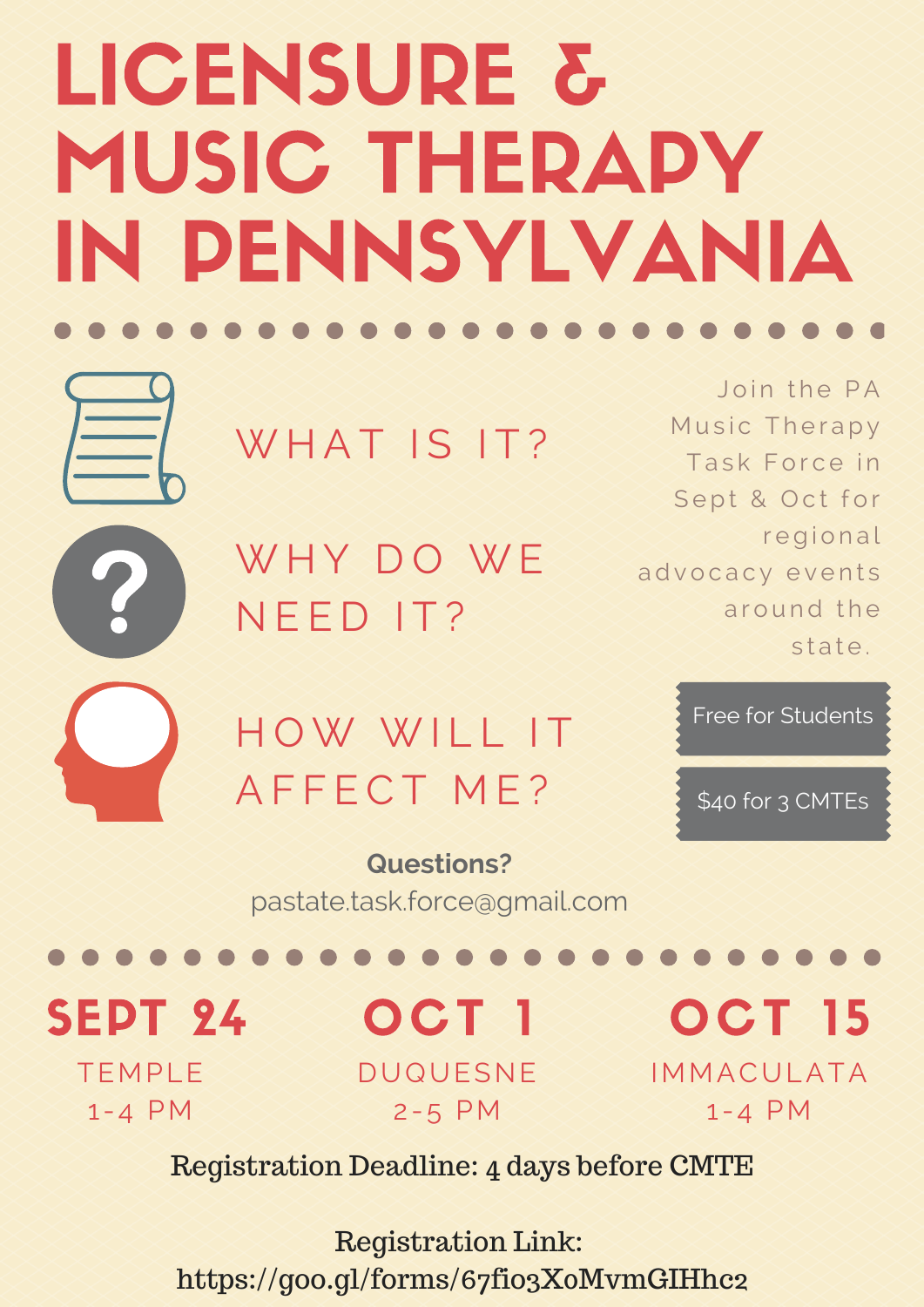Duquesne University October 1, 2016 2-5 p.m. Presenters 3 & 4

MUSIC THERAPY LICENSURE IN PENNSYLVANIA: WHAT IT IS AND WHY IT MATTERS TO ME (AS A MUSIC THERAPIST OR MUSIC THERAPIST TO-BE).

REGIONAL PRESENTATIONS: Temple University September 24, 2016 1-4 p.m. Presenters 3, 5, 6, 7, & 9

Immaculata University October 15, 2016 1-4 p.m. Presenters 1, 2, 3, & 9

-Learn about professional music therapy licensure Understand why it matters to you Hone your advocacy skills for whatever setting you find yourself in

DESCRIPTION Join the PASTF (Pennsylvania State Task force) in September and October for regional advocacy events around the state. In this 3-hour CMTE, which is open to music therapy students and music therapists, you will:

In 2005 AMTA and CBMT developed the State Recognition Plan in order to pursue recognition of music therapy services in states across the nation due to industry preferences for state occupational recognition. There is a clear strategic relationship between access to music therapy service, credential recognition, reimbursement, research, and evidence-based practice. AMTA and CBMT work closely with states across the country to promote this effort.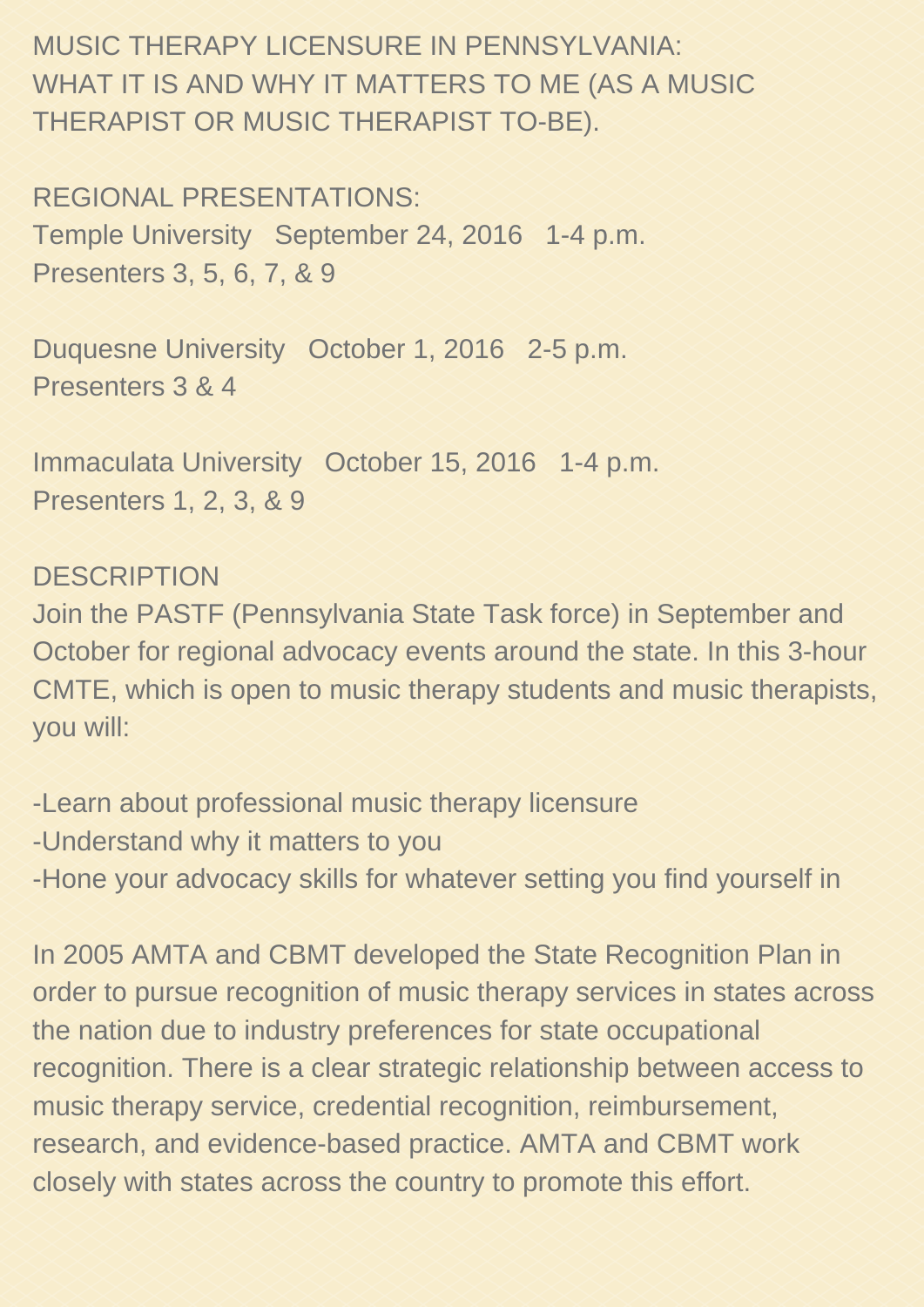During the course of this 3-hour CMTE, participants will: (1) be advised of the current state of advocacy regarding the State Operational Plan in Pennsylvania and (2) learn the necessary skills to successfully communicate with various stake holders, including state legislators and agency staff.

2. The PA MT Resolution Passed in 2014--Creating October as "Music Therapy Month" (HR 1045 & SR 472)

- 3. Work towards including MT in the PA Waivers
- 4. The current MT Licensure Bills in the House & Senate (HB 1438 & SB 947)
- 5. Information from the PA House Hearing on the MT Licensure Bill (held March 2016)
- 6. Information on how you can advocate for MT in PA & ask your legislators to co-sponsor the PA MT Licensure Bill

This CMTE will highlight the advocacy work that the Pennsylvania State Task Force (PASTF) has been working on to increase access to MT in a variety of ways. It will address CBMT Board Certification Domain IV.B.20: "serve as a representative, spokesperson, ambassador, or advocate for the profession of music therapy". The course will include information on:

#### 1. Previous PA MT Hill Days

## LEARNER OBJECTIVES

- 1. Define advocacy and how it can positively impact music therapy. 2. Identify legislative issues related to music therapy practice in Pennsylvania.
- 3. Demonstrate the skills necessary to communicate effectively with state legislators.
- 4. Outline successful strategies for future advocacy efforts.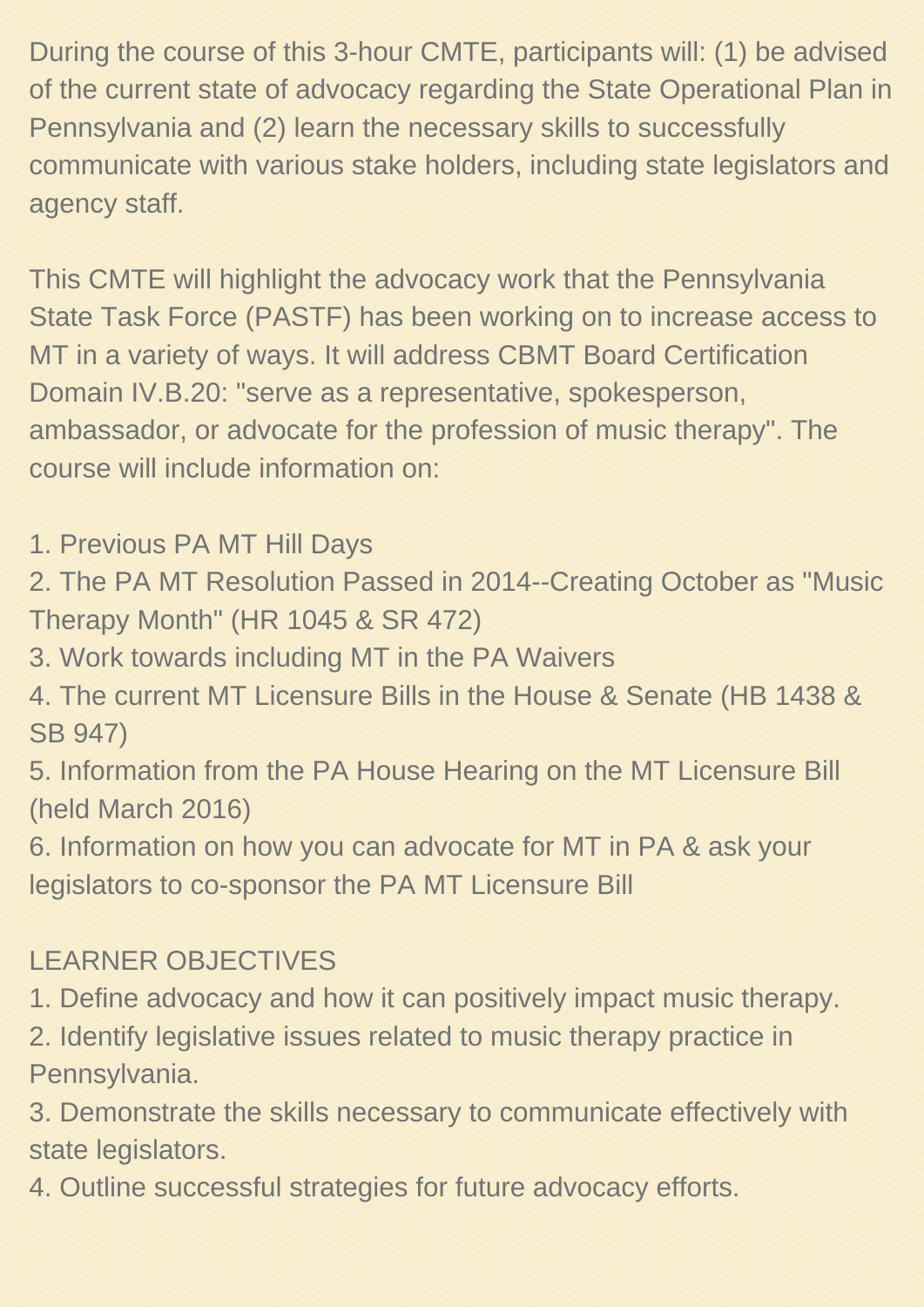SCHEDULE--TEMPLE 1:00-1:45: MT Advocacy 1:50-2:00: Break 2:00-2:45: PA MT State Recognition 2:50-3:00: Break 3:00-3:45: MT Licensure & Course Overview 3:454:00: Questions & Course Evaluation

SCHEDULE--DUQUESNE 2:00-2:45: MT Advocacy 2:50-3:00: Break 3:00-3:45: PA MT State Recognition 3:504:00: Break 4:004:45: MT Licensure & Course Overview 4:45-5:00: Questions & Course Evaluation

SCHEDULE--IMMACULATA 1:00-1:45: MT Advocacy

1:50-2:00: Break 2:00-2:45: PA MT State Recognition 2:50-3:00: Break 3:00-3:45: MT Licensure & Course Overview 3:454:00: Questions & Course Evaluation

The Pennsylvania Music Therapy Advocacy CMTE is approved by the Certification Board for Music Therapists (CBMT) for 3 Continuing Music Therapy Education credits. The MAR-AMTA P#065 maintains responsibility for program quality and adherence to CBMT policies and criteria.

Cancellation Policy: In order to receive a full refund, participations must cancel within 14 days of the CMTE. A partial refund (50%) will be made to participants that request a refund with less than 2 weeks notice.